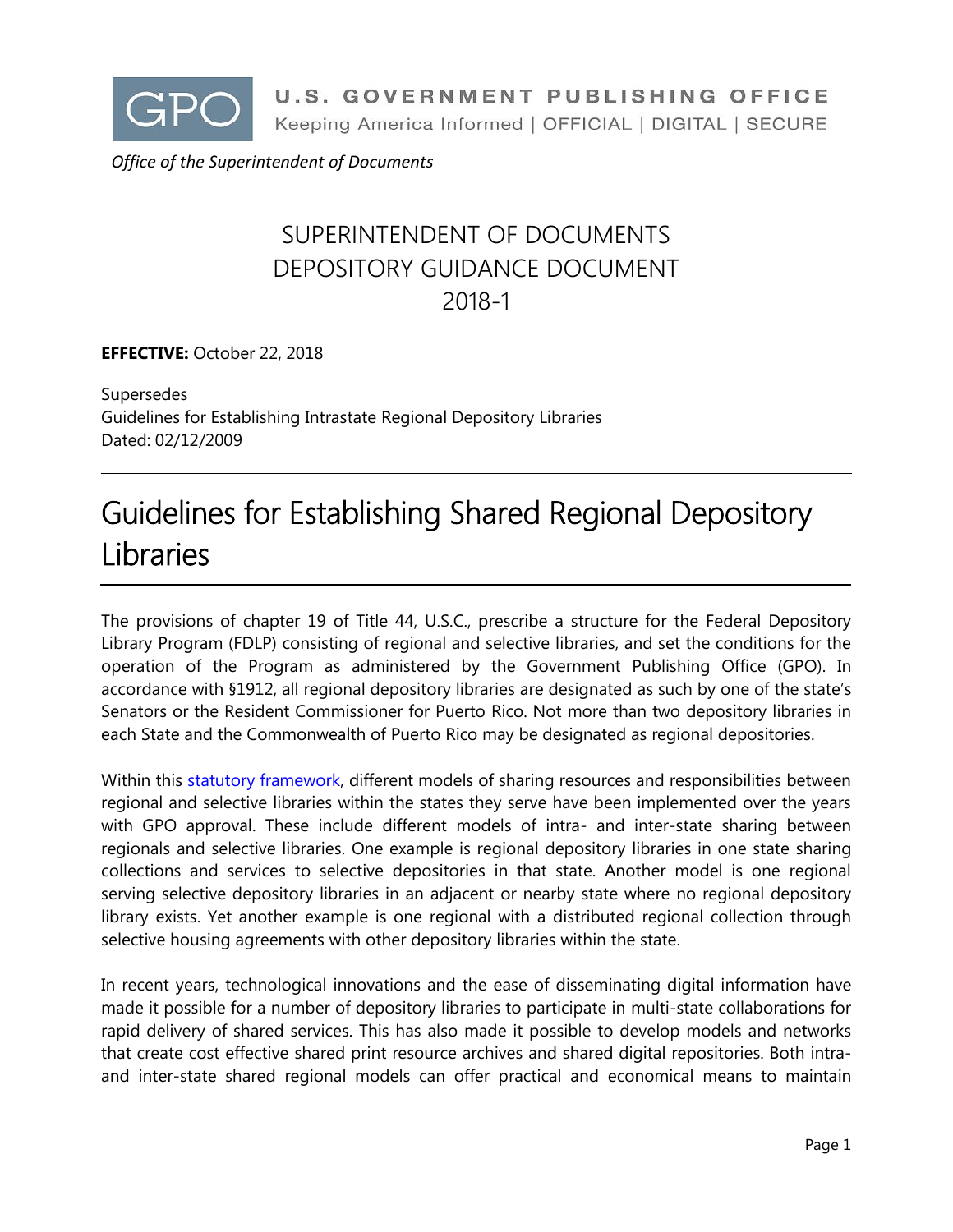public access and reallocate library space, while achieving operational efficiencies for the participating regional and selective depository libraries.

### **GUIDELINES**

These guidelines were developed to assist libraries in planning for both intra- and inter-state shared regional depository libraries. Scenarios include one regional serving multiple states (multiple states share a regional) and multiple regionals (multiple regionals share support for an area) serving one or more states. **The Superintendent of Documents will consider proposals that reflect current models as well as ones that are unprecedented.** GPO requires that an open and collaborative planning process be used to establish a successful shared regional.

In general.—

 $\overline{a}$ 

- Inform the Superintendent of Documents of your intent to propose a shared arrangement.
- Proposals<sup>1</sup> must be developed into a strategic implementation plan.
- Plans must be developed with the expectation of maintaining public access to and services for depository resources in all formats.
- The Superintendent of Documents will review and approve all plans for shared regional depository libraries prior to implementation.
- Plans that include sharing collections across state boundaries must have the support and signed consent of at least one Senator from each participating state in accordance with 44 *United States Code* §1912.
- Any arrangement for the sharing of the resources and responsibilities of regional depository libraries must be delineated in a written memorandum of understanding (MOU) signed by representatives of the participating institutions.
- Consult with all depository libraries in the state(s) and consider their reasonable concerns are addressed prior to signing an MOU.

While GPO is not a signatory of the agreement, the MOU must be reviewed and approved by the Superintendent of Documents prior to its signing and implementation. This is to ensure there are no conflicts between the provisions of the MOU and Title 44 of the *United States Code,* and other FDLP requirements. A copy of the signed MOU shall be transmitted to GPO for inclusion in the libraries' official files.

#### THE PROPOSED SHARED REGIONAL PLAN

 Obtain the support of the administrations from all participating libraries that are assuming portions of the regional depository library's responsibilities.

 $1$  Proposals do not have to be elaborate; they can be a few paragraphs describing what might be fleshed out in an implementation plan. Or the proposal may be a discussion and results of brainstorming with the Superintendent of Documents (followed up by an email describing the conversation).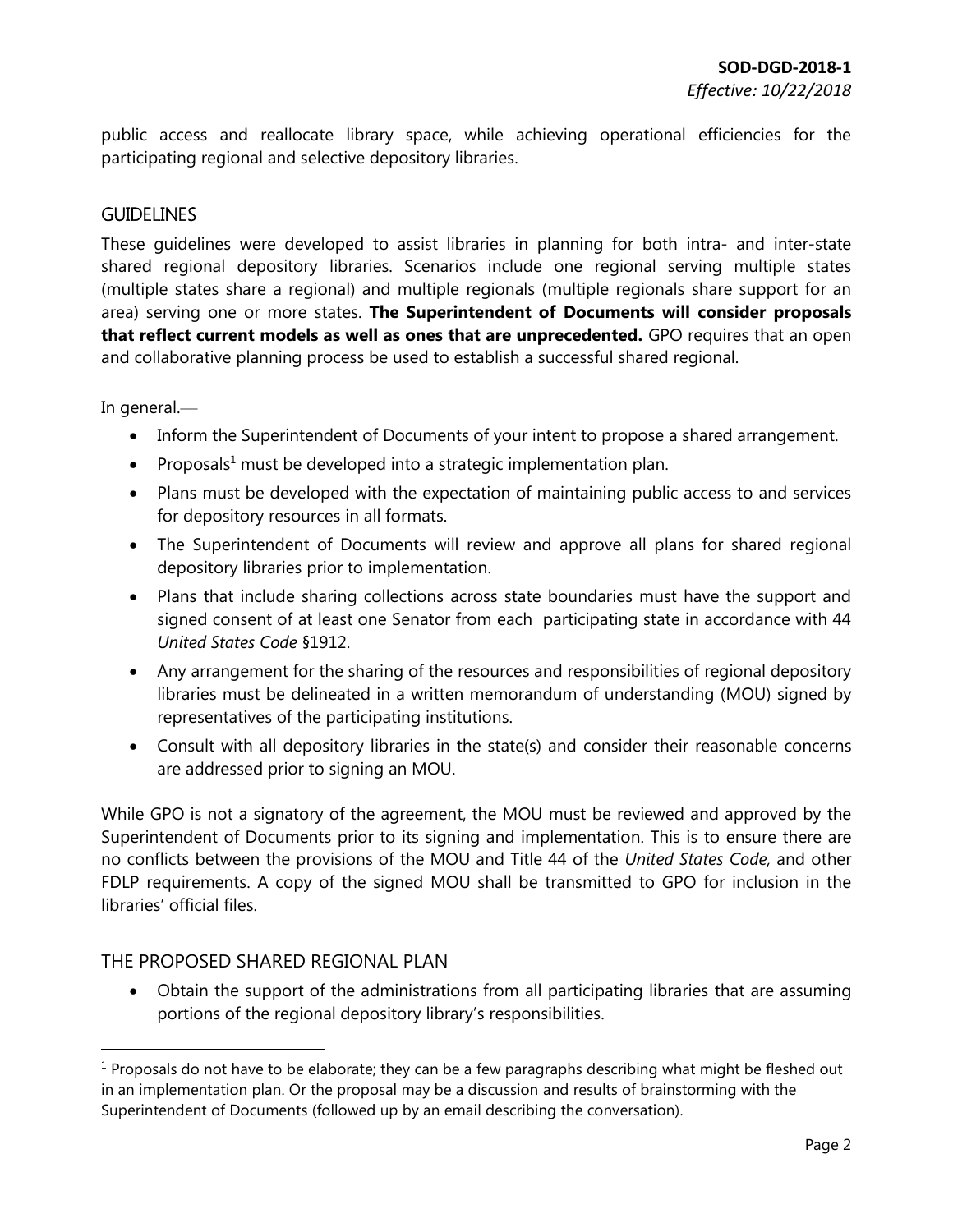- Confer with selective depository libraries in the state(s) as part of the planning process and ensure their concerns are discussed and reasonably addressed prior to submission of the plan.
- Develop a plan for the new arrangement that addresses:
	- Goals, objectives, and success measures
	- Roles and responsibilities
	- **\*** Projected timeline
	- Access and services
		- Address how selective depositories, the public, and others will identify and access regional holdings (e.g., shared catalog, holdings of libraries participating in the MOU reflected in all their catalogs).
		- Specify how services for the public and support services for selective depositories will be conducted (e.g., reference assistance, disposition of depository materials, training).
	- Collections
		- Identify which regional is responsible for what part of the collections, this should include disaster preparedness and response.
		- **Specify where regional collections will be housed.**
		- Address a contingency plan for maintaining the regional collection(s) should the MOU be terminated or modified by one or more of the parties.
	- Communication with selectives.
		- Discuss the plan with the appropriate Senators and seek their approval in writing.

# TO FACILITATE THE PLANNING PROCESS

 $\overline{a}$ 

- GPO will be available for consultation throughout this process.
- GPO's virtual meeting platform will be available for your use.

# REVIEW BY THE SUPERINTENDENT OF DOCUMENTS

The formal review process will begin when the Superintendent of Documents receives a proposed shared regional plan. The Superintendent of Documents will:

- Review the plan and supporting documentation and compare it with the plan elements above within 30 days.
- Arrange a call with the potential regional coordinators to discuss the plan.
- Once the plan is approved, request that the parties draft a Memorandum of Understanding (MOU) for review by the Superintendent of Documents. 2

 $2$  If the plan is for regionals to cross state boundaries, the consent of at least one Senator from each participating state is to be submitted with the draft MOU.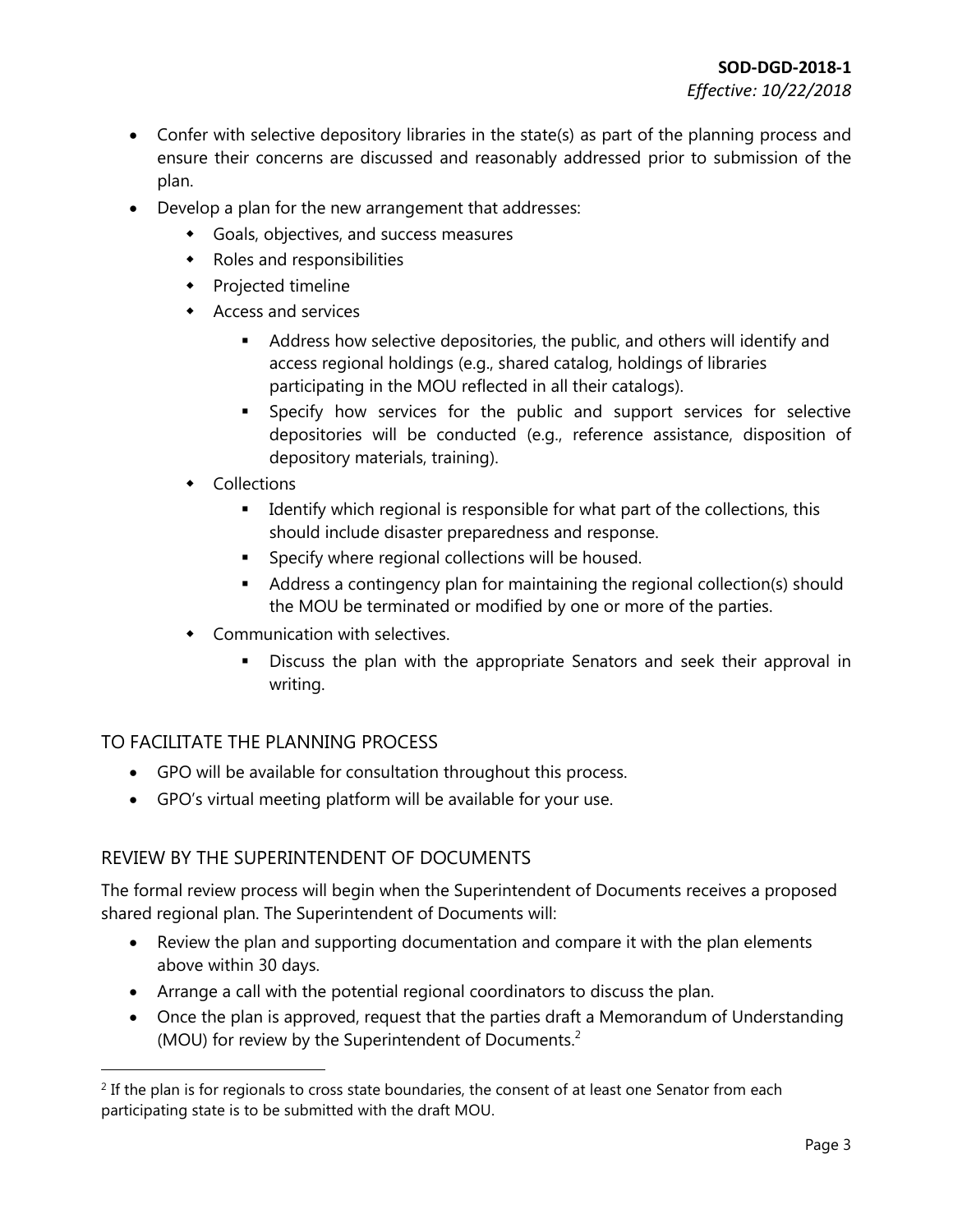- Notify the parties of the determination that the MOU meets established criteria and is approved for signatures and implementation.
- Maintain a copy of the plan, verification of Senate approval(s), and the signed MOU in the GPO official file of each signatory library.

## MEMORANDUM OF UNDERSTANDING MUST INCLUDE:

- Assurance that public access to and services for depository resources will be maintained, and that success measures will be identified and assessed.
- Clear statement indicating the allocation of responsibilities for collections and services (to selectives) among the libraries participating in the MOU.
- Clear statement indicating what services selective depositories will receive from each library participating in the MOU.
- Clear statement that all statutory and FDLP requirements for regional depository libraries continue to be in effect.
- Provision for periodic reviews of the arrangement that include success measures and any feedback received from selective depository libraries served.
- Procedures for modifying or terminating the agreement.
- Provisions for disposition or transfer of materials and the realignment of services in the event of termination of the agreement or modification of the MOU that significantly alters regional responsibilities.
- If applicable, reference the signed accord of the Senators involved.
- Contact information for the regional documents coordinators.
- $\bullet$  Signatures of the library directors<sup>3</sup>, from all libraries that are a party to the MOU.

Signatory libraries will maintain a copy of the plan, the verification of Senate approval(s), the signed MOU, and the approval notice from the Superintendent of Documents in their files.

#### TRANSITION AND IMPLEMENTATION

 $\overline{a}$ 

Once approval is received, participating regionals must notify their congressional delegations of their state's new arrangement, and then they may begin to implement their plan. Communication is important throughout this process, and even more so during the transition and implementation.

- Keep the selectives in the participating state(s) informed throughout the transition and the implementation.
- Keep GPO abreast of progress, implementation schedules and activities, and of the periodic reviews.
- Inform the depository community and the community served of new arrangements.
- Review state plan(s) and revise accordingly.

 $3$  GPO understands that some institutions may require the signature of someone other than the library director.